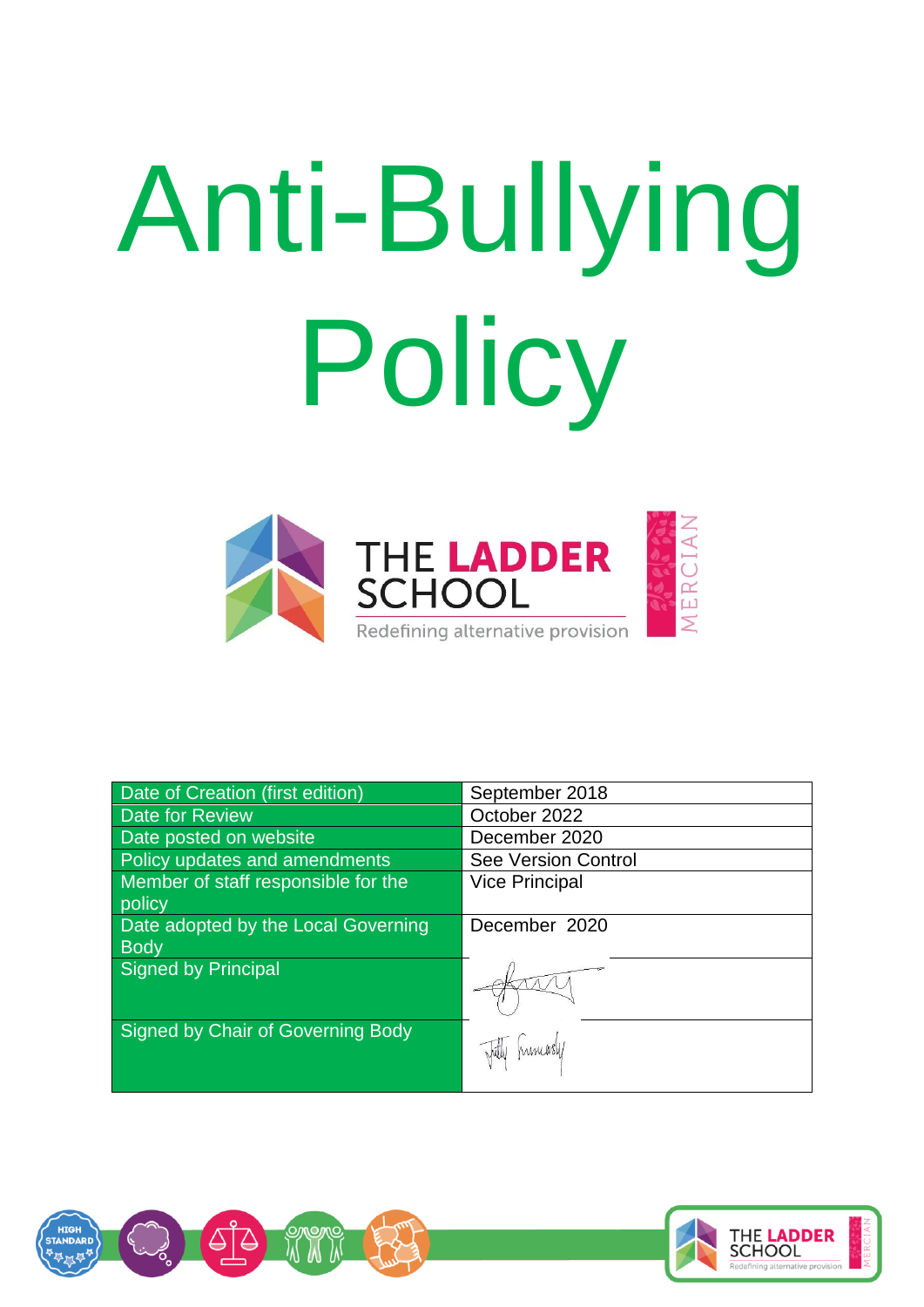### **Version Control**

| Version | <b>Author</b> | <b>Date</b>       | <b>Changes Made</b>                |
|---------|---------------|-------------------|------------------------------------|
| 1.0     | СB            | Sept 2018         | <b>First Edition</b>               |
| 1.1     | <b>RW</b>     | <b>April 2020</b> | Changes to present tense           |
| 1.2     | <b>RW</b>     | Nov 2020          |                                    |
| 1.3     | <b>RW</b>     | Sept 2021         | Review and additional policy added |

#### **Mission Statement**

The Ladder School is a safe, well ordered and caring environment for learning. It delivers high quality education to all its students and supports them to develop their individual potential for growth, self-worth and self-control.

High quality outstanding teaching, and clear and consistent guidance and support facilitates students in succeeding in education. Our broad and balanced academic and vocational curriculum will provide students with access to a broad range of accredited qualifications as well as educational and social experiences, which will address their learning and emotional needs. Our purpose is to support every student to develop their true potential, make positive contributions to their families and find fulfilment in employment.

#### **Values**

- 1. Alternative Provision doesn't mean a dumping ground…it's mainstream with the reasonable adjustments to succeed
- 2. High standards and high expectations are incredibly important and are the corner stones to a successful school
- 3. The Ladder School should become the go-to place for educators from across the country to see best practice
- 4. Good simply isn't good enough
- 5. Learning is about a journey and there is more than one way to get to the destination
- 6. Qualifications, manners, respect and opportunity should be the foundations for students that need a second chance.

# **School Ethos**

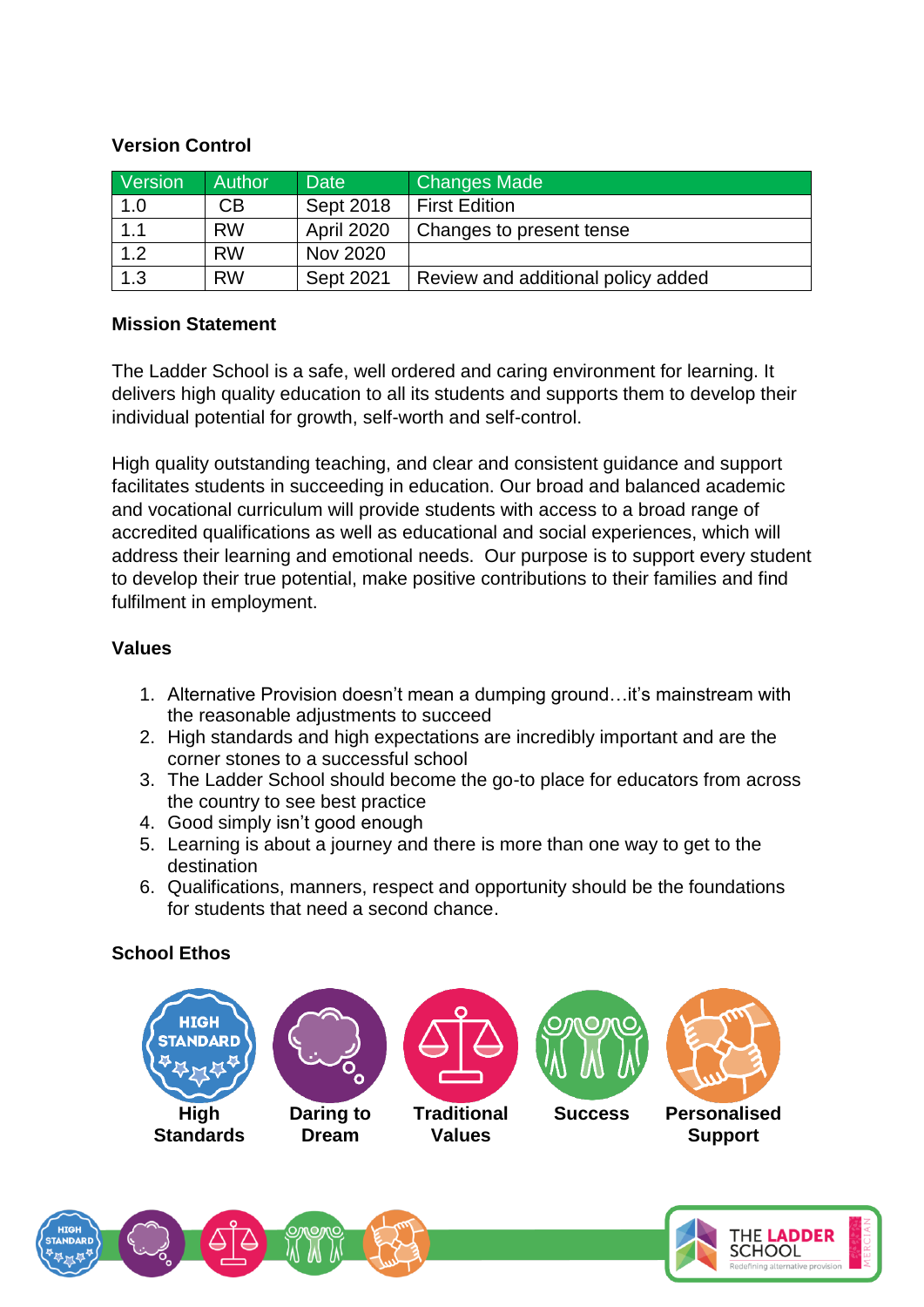High standards – students are pushed to achieve beyond their potential, and staff work to ensure everything that we do is better than people expect.

Daring to Dream – students at The Ladder School may have been in an educational setting where they lacked aspiration to be successful, at The Ladder School we challenge students to reach their potential and go on to further education and employment.

Traditional Values – some things often get forgotten in education, at The Ladder School we pride ourselves on mutual respect, good manners, making a positive contribution, supporting one another and an orderly, litter free environment.

Success – can come in many virtues, at The Ladder School we celebrate the small steps every day and tell students when they are doing well. We ensure that students can have a successful future.

Personalised Support - all students at The Ladder School have a Learning Coach who guides them, sets them bespoke targets and supports them in making social and academic progress.

#### **Statement of Purpose**

At The Ladder School our intention is that students come to school feeling happy, safe and able to reach their potential. We intend to do this by developing a school culture where discrimination is viewed as unacceptable, people are able to talk about their differences and we are able to work collaboratively to ensure that bullying doesn't take place.

# **The Ladder School Attitude**

Anti-social behaviour of any kind is unacceptable at The Ladder School. If bullying does occur it is our intention to deal with it promptly, therefore we are an informing school. We expect anyone who has witnessed or has been the victim of bullying to talk to an adult straight away. Our anti bullying policy has close links with our safeguarding policy and ensuring everyone keeps themselves safe online and behaves in an appropriate way.

# **Objectives of the Policy**

The Ladder School will;

- 1. Agree a definition of bullying that is used by all staff and students, this will enable all parents and our partners to understand our view on bullying
- 2. Raise awareness of different forms of bullying and advise students on how to avoid becoming the victim of bullying
- 3. Develop positive relationships amongst our students
- 4. Reduce and even eradicate instances of bullying in any form

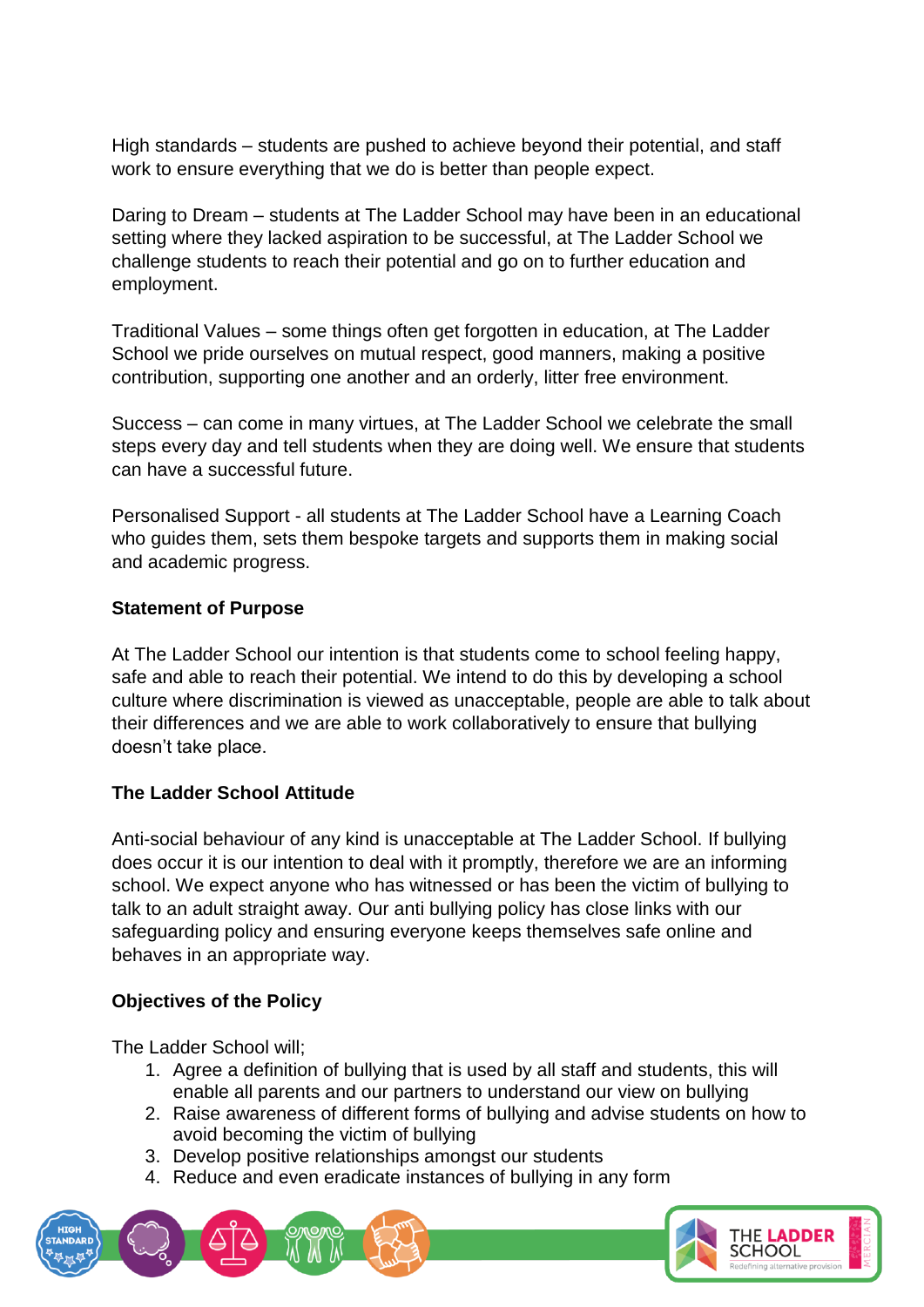- 5. Ensure that all staff, parents, students and governors fulfil their part in the implementation of this policy
- 6. Support staff and students following an incident of bullying and re-educate those who were the cause of the bullying
- 7. Ensure fair treatment of all regardless of their age, culture, disability, gender, religion or sexuality and encourage understanding and tolerance of different social, religious and cultural backgrounds.

# **Definition**

Bullying is 'the use of persistent aggression whether verbal, physical or cyber with the intention of hurting or humiliating another person, whether it be student or staff.'

Bullying results in pain and distress to the victim. Bullying can take the following forms;

- Verbal insults, nasty comments, name calling, sarcasm
- Physical pushing and shoving, kicking and other physical damage to a person or their belongings
- Indirect peer pressure, rumour spreading, isolation, gossiping behind the target's back
- Emotional cruel behaviour intended to be hurtful, exploiting what was learned in a close friendship for example
- Cyber via mobiles or any electronic device, misuse of messaging, comments or images, chatrooms, threats, calls or videos

Bullying can be prejudice driven, associated with views about;

- Race, religion and culture
- Gender
- Disability
- Sexual orientation eg: (homophobia)
- Appearance

# **Procedure for Parents/Carers**

The Ladder School wants to work in partnership with parents and carers. It is important that they trust we will act in their child's best interest to resolve an issue. If you feel that your child is being bullied, we ask that you contact school and ask to speak to their Learning Coach or the Head of Learning Support.

We also ask parents/carers to do the following;

- Remind their child about the importance of appropriate behaviour
- Never endorse violence towards others
- Remind their child about the issues surrounding social media
- Report any issues to school that are of a concern to you
- Uphold The Ladder School Anti Bullying Policy.

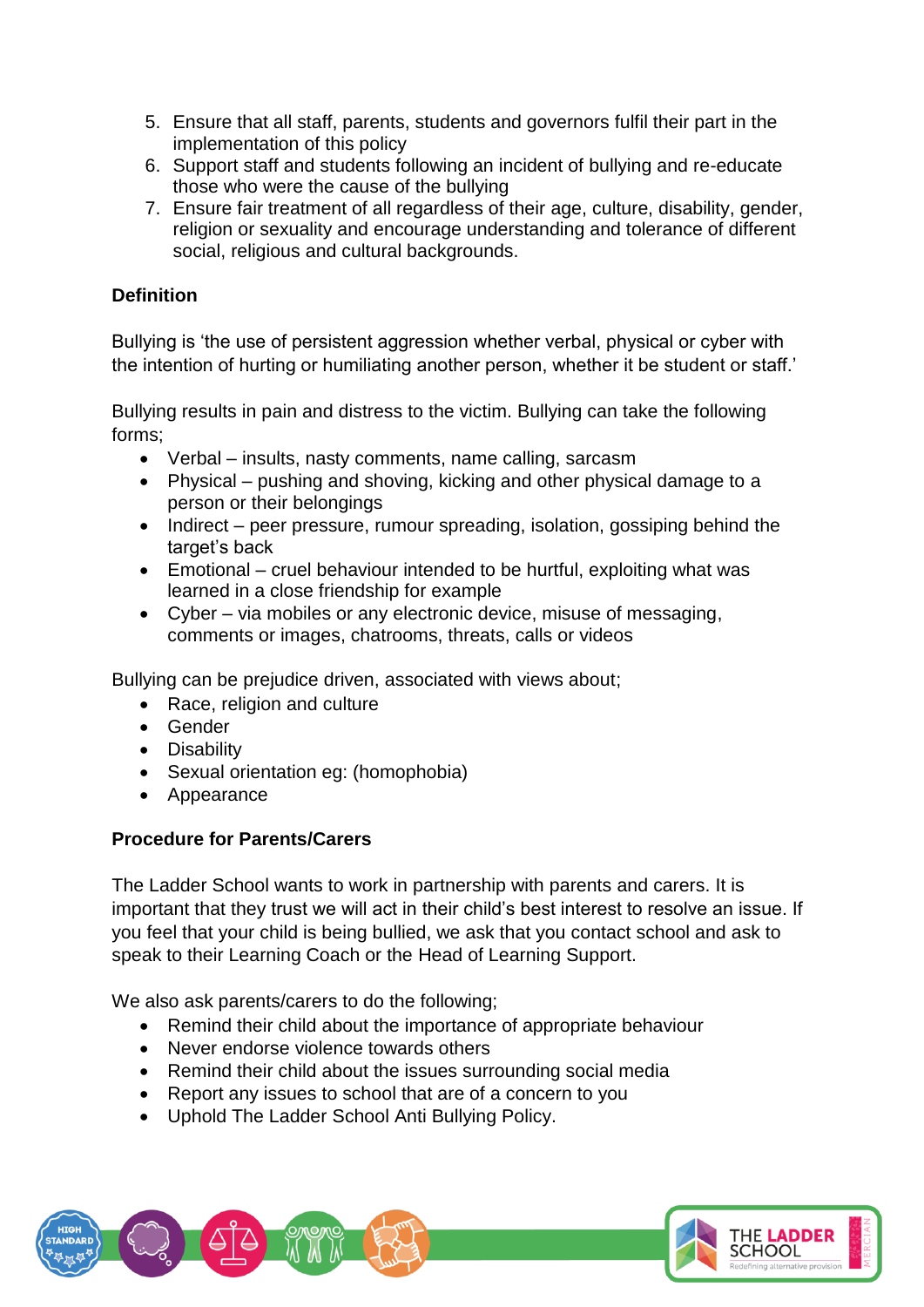If you suspect that your child is being bullied, please do the following;

- Talk to your child to try and understand the problem
- Contact school and speak to your child's Learning Coach.

School will investigate any issues reported in a timely manner and feedback the findings to parents/carers.

# **Symptoms of Bullying**

It is everyone's role to look out for signs that a child might be being bullied, we ask all parents and staff to be vigilant with this. A student that is suffering from being bullied may exhibit some or all of the following symptoms;

- Becomes concerned about travelling to and from school
- Is unwilling to go to school or begins to truant or feels ill in the morning
- Has changes in attitude, behaviour or manner
- Changes in behaviour for example becomes withdrawn, anxious, aggressive or has a loss of personality
- Withdraws from social groups and isolates themselves
- Attempts or threatens suicide or runs away
- Cries themselves to sleep at night or has nightmares
- Begins to do poorly in school work
- Has possessions, including clothes, which are damaged or "go missing"
- Asks for money or starts stealing money
- Loses money or says money has been lost
- Has unexplained marks or bruises
- Is bullying other children or siblings
- Stops eating
- Starts to lose confidence
- Is frightened to say what's wrong
- Gives improbable excuses for any of the above or is not forthcoming with responses
- Is afraid to use the internet or mobile phone
- Is nervous and jumpy when a cyber message is received

These symptoms could also indicate other issues, so it is vital that any concerns are raised immediately.

# **Procedure for Students**

- Report the bullying to any member of staff as soon as possible
- Be willing to work with staff at school to stop the bullying from happening, this might include a range of approaches to address the issue
- All serious incidents of bullying will be recorded on your school file to make other staff aware on any situations that happened
- The bullies may ask to apologise, school promotes reconciliation
- Understand that staff won't discuss other students' sanctions, but they will inform the victim when they feel the situation is resolved

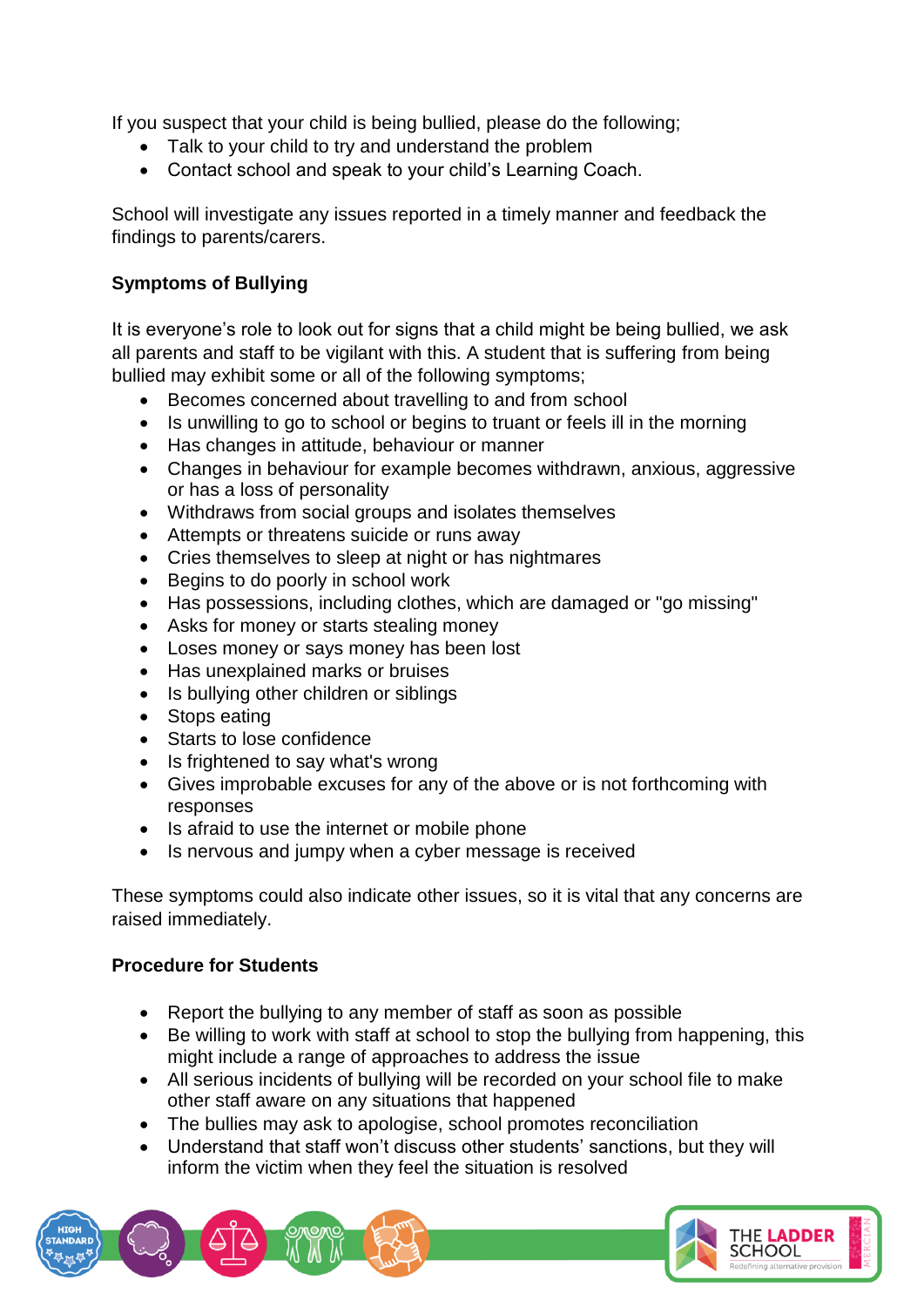- Understand that school will discuss the issues with the parents/carers
- In cases of serious incidents, the police might be called upon for advice or to deal with the complaint
- School will work with the bully to address their behaviour and to try to change it.
- Situations will be monitored to ensure that there is not a re-occurrence, if something else happens it is important to report it straight away

When an incident of bullying has taken place, it will be monitored and recorded, and staff will risk assess whether or not anything at school needs to change as a result of the incident.

In order to assess how effective this policy is, school staff will use bullying data to judge how many incidents have taken place and the school's effectiveness at dealing with those incidents. School will also use the information to look for trends that might need to be addressed in Skills Sessions with students.

# **Actions to Prevent Bullying**

- The Ladder School has an "Open Door" policy where, students, staff and parents can speak to someone to discuss an issue that concerns them.
- The Ladder School will conduct restorative work between the bully and victim with the aim to try and eradicate instances of bullying re-occurring.
- Skills sessions and assemblies will address issues around bullying to raise awareness that The Ladder School doesn't tolerate bullying.
- Staff and the Local Governing Body review incidents of bullying to ensure that they have been dealt with appropriately and to look for trends to address certain behaviours within the school community.
- To conduct student voice specifically in relation to bullying and safety.

# **Sexual Harassment and Sexual Violence**

The Ladder School takes any report of sexual harassment or sexual violence incredibly seriously. The Designated Safeguarding Lead in school will advise staff on how to proceed if an incident of this nature is witnessed or reported. Staff will work with the victim and take their lead on how they would like the matter dealt with. School will consider some specific factors when making the decision on how to deal with the incident, but there will be ongoing support for any victim. Any incident in relation to sexual harassment or sexual violence will be dealt with on a case by case basis.

# **Who this policy is for**

Students, staff and visitors are covered under the guidance of this policy. The school treats incidents of staff bullying extremely seriously, and they will be dealt with through the school disciplinary procedures.